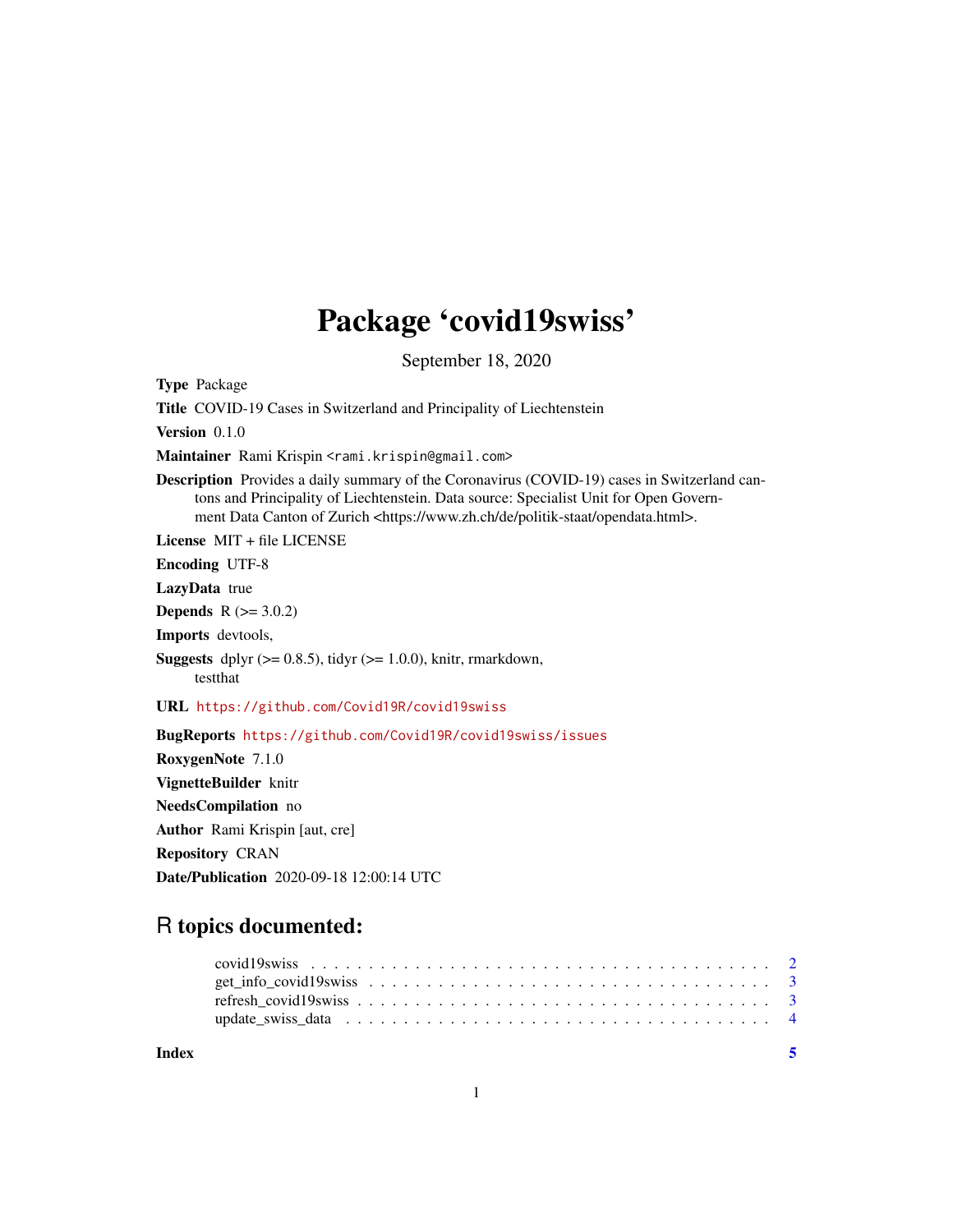<span id="page-1-0"></span>

#### **Description**

daily summary of the Coronavirus (COVID-19) pandemic cases in Switzerland by Canton

#### Usage

covid19swiss

#### Format

A data.frame object

#### Details

The dataset contains the daily summary of the Coronavirus pandemic cases in Switzerland and Principality of Liechtenstein. The data includes the following fields:

date - the timestamp of the case, a Date object

location - the Cantons of Switzerland and the Principality of Liechtenstein (FL) abbreviation code

location\_type - description of the location, either Canton of Switzerland or the Principality of Liechtenstein

location\_code - a canton index code for merging geometry data from the rnaturalearth package, available only for Switzerland cantons

location\_code\_type - the name of code in the rnaturalearth package for Switzerland map

data\_type - the type of case

value - the number of cases corresponding to the date and data\_type fields

Where the available data\_type field includes the following cases:

total\_tested - number of tests performed as of the date

total\_confirmed - number of positive cases as of the date

new hosp - new hospitalizations with respect to the previously reported date

current\_hosp - number of hospitalized patients as of the current date

current\_icu - number of hospitalized patients in ICUs as of the current date

current\_vent - number of hospitalized patients requiring ventilation as of the current date

total\_recovered - total number of patients recovered as of the current date

total\_death - total number of death as of the current date

#### Source

Specialist Unit for Open Government Data Canton of Zurich [website](https://www.zh.ch/de/politik-staat/opendata.html)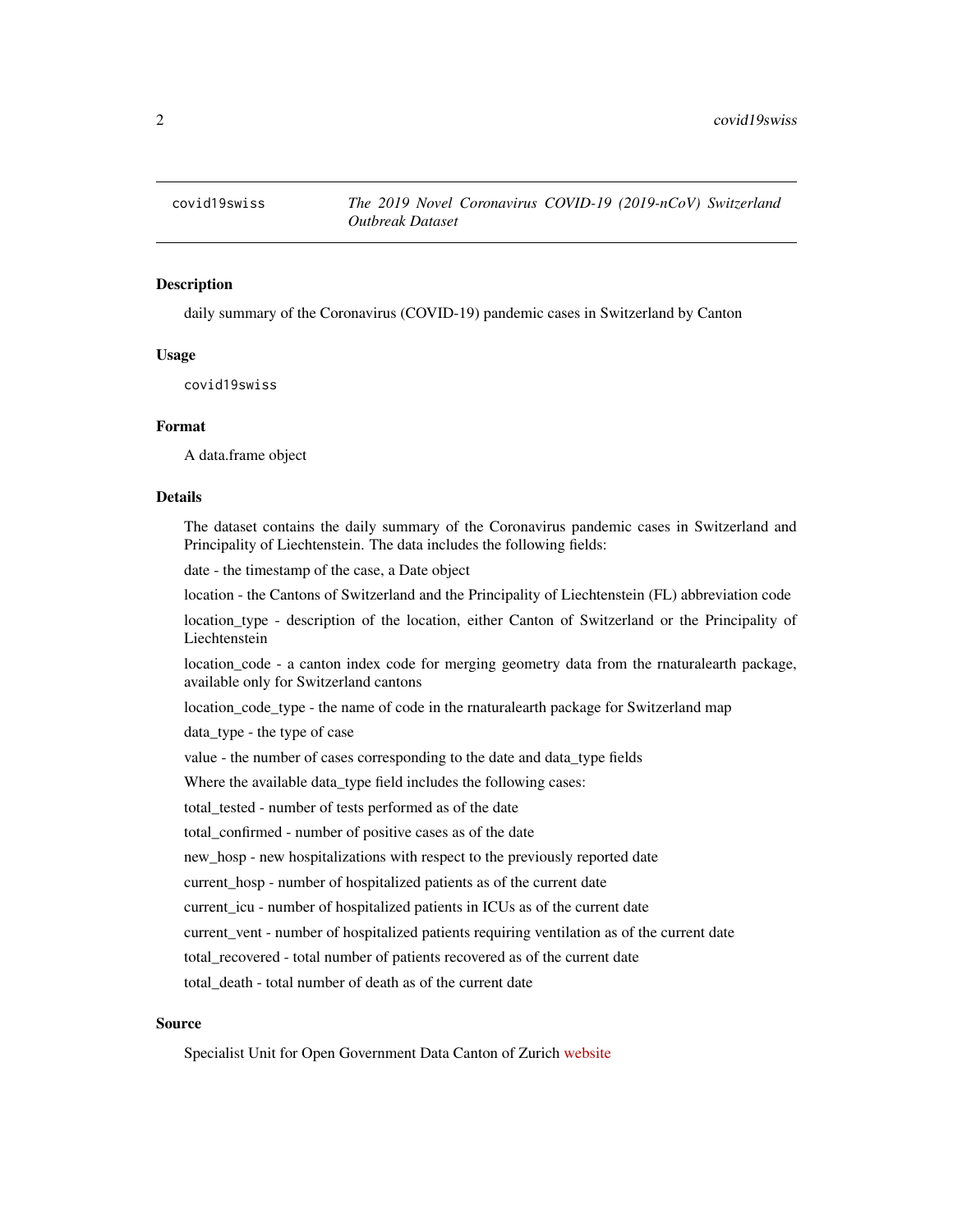#### <span id="page-2-0"></span>Examples

data(covid19swiss)

head(covid19swiss)

get\_info\_covid19swiss *Get information about the datasets provided by covid19swiss*

#### Description

Returns information about the datasets in this package for covid19R harvesting

#### Usage

get\_info\_covid19swiss()

#### Value

a data.frame of information about the datasets in this package

#### Examples

```
get_info_covid19swiss()
```
refresh\_covid19swiss *Refresh the 2019 Novel Coronavirus COVID-19 (2019-nCoV) Dataset in the Covid19R Project Format*

#### Description

aily summary of the Coronavirus (COVID-19) pandemic cases in Switzerland by Canton

#### Usage

```
refresh_covid19swiss()
```
#### Value

A data.frame object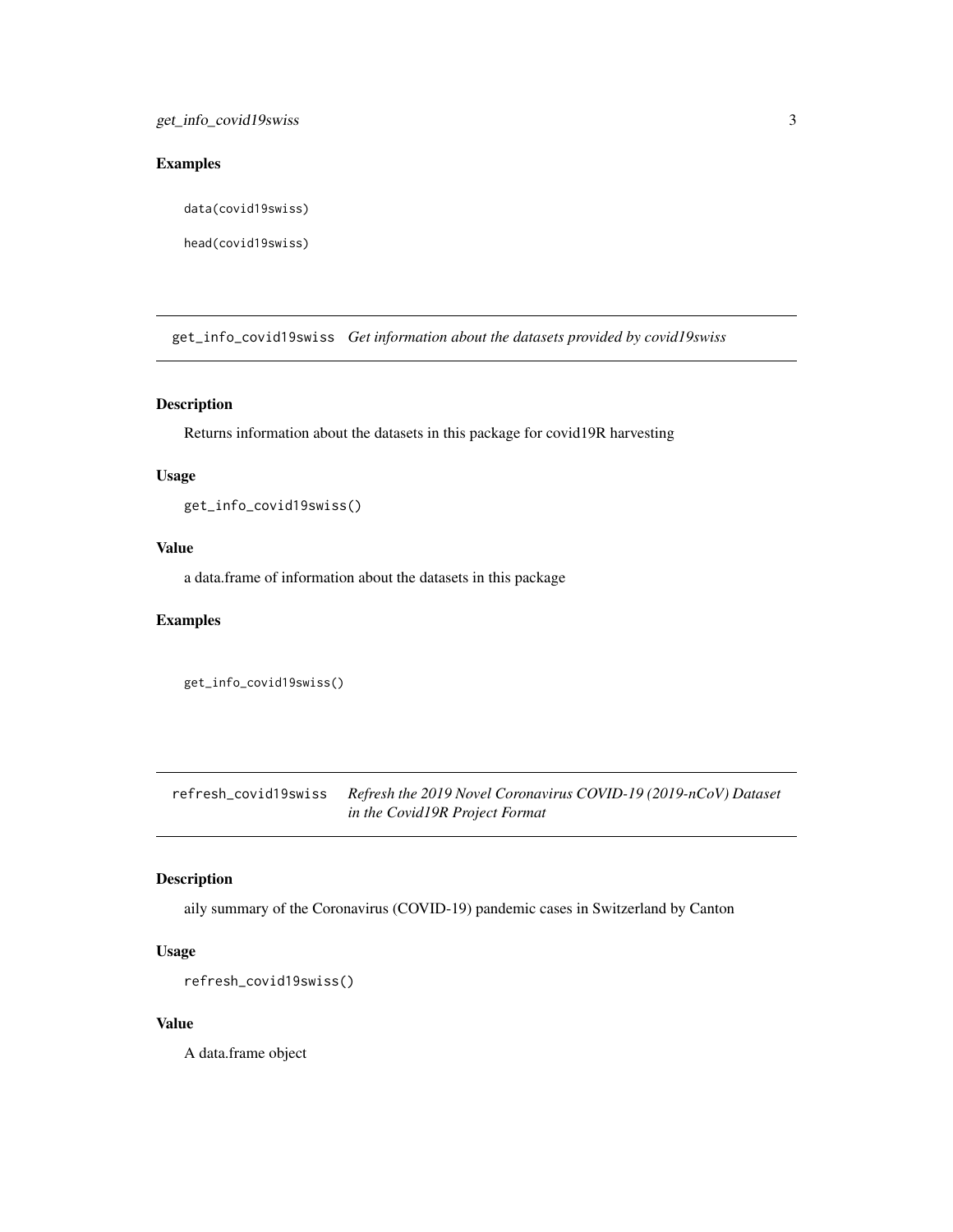#### <span id="page-3-0"></span>Source

Specialist Unit for Open Government Data Canton of Zurich [website](https://www.zh.ch/de/politik-staat/opendata.html)

#### Examples

```
# update the data
covid19_swiss <- refresh_covid19swiss()
```
update\_swiss\_data *Update the Package Datasets*

#### Description

Checks if new data is available on the package dev version (Github). In case new data is available the function will enable the user the update the datasets

#### Usage

update\_swiss\_data()

#### Examples

update\_swiss\_data()